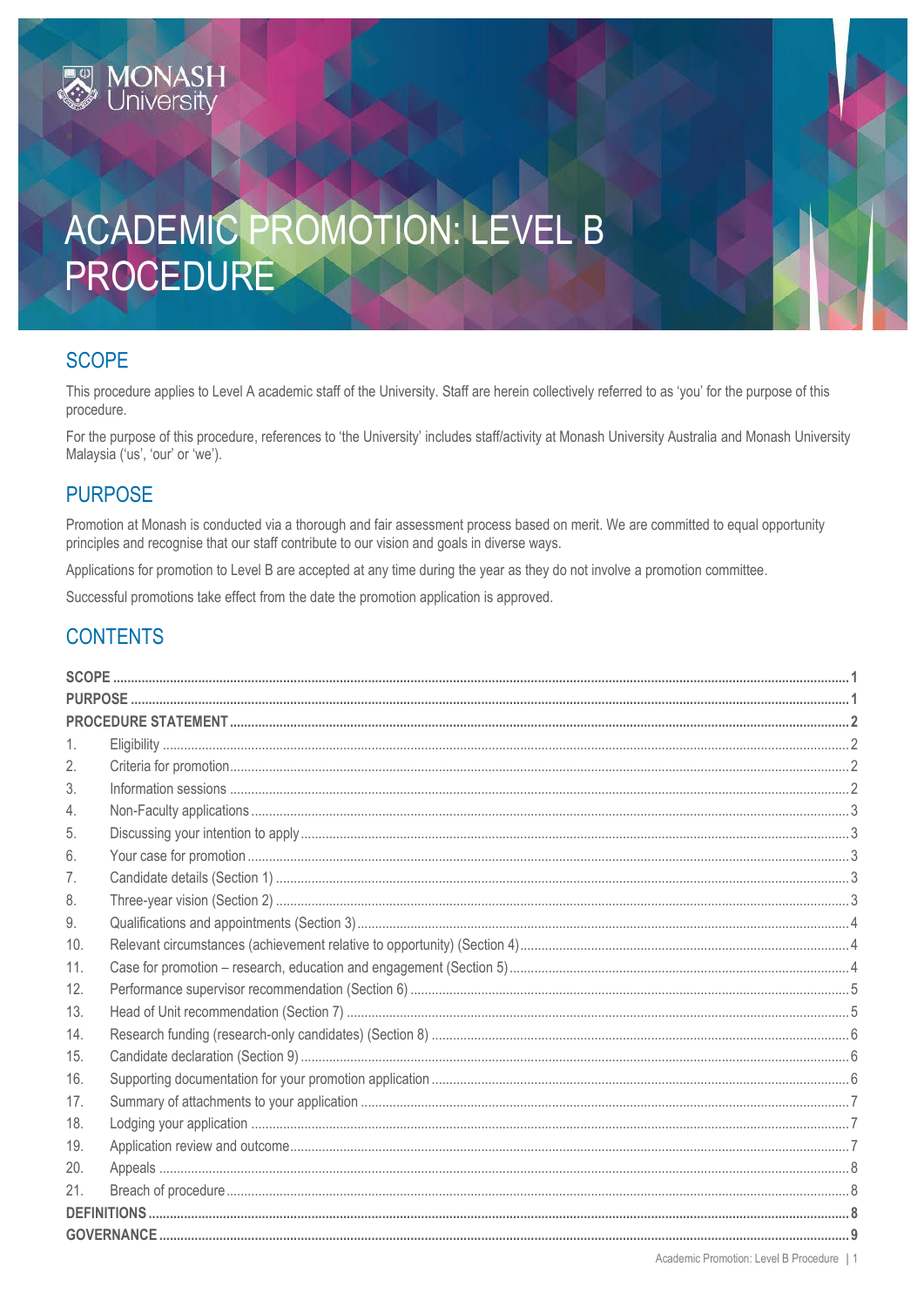# PROCEDURE STATEMENT

## <span id="page-1-0"></span>1. Eligibility

- 1.1 Academic staff are eligible to apply for promotion.
- 1.2 Teaching and research staff are eligible to apply irrespective of budgetary considerations.
- 1.3 Research-only staff are eligible to apply provided that the relevant grant holder (on advice from the Monash Research Office) and/or head of unit confirms that there is funding available for a promotion.
- 1.4 The grant holder must confirm the terms and conditions of the grant contract allow for a promotion and the use of the grant to fund a higher-level salary. This could be:
	- where you are the grant holder;
	- where someone else is the grant holder; or
	- alternative arrangements with the head of unit if funding is available from outside the relevant grant to fund a promotion.
- 1.5 You must have a current performance development plan approved by your performance supervisor in accordance with the [Performance Development Process: Academic Staff procedure.](https://www.monash.edu/__data/assets/pdf_file/0009/799389/Performance-Development-Process-academic-staff.pdf)
- 1.6 Adjunct and honorary appointees are not eligible to apply for promotion.

#### Teaching Fellows

- 1.7 Scholarly teaching fellows (appointed under th[e Monash University Enterprise Agreement \(Academic and Professional Staff\) 2014\)](https://www.monash.edu/current-enterprise-agreements/academic-professional-2014/17) are only eligible to apply for promotion to education-focused level B.
- 1.8 Level A Teaching Fellows (appointed under the Monash University Enterprise Agreement (Academic and Professional Staff) 2019) are eligible to apply for promotion to either:
	- Level B Lecturer (Teaching & Research);
	- Level B Lecturer (Teaching & Research Education Focused); or
	- Level B Research Fellow (RO).
- 1.9 If you are promoted during the term of your Teaching Fellow appointment into one of the above categories, you will no longer hold a Teaching Fellow appointment and will continue the remainder of the fixed-term appointment at the new promoted level/category. As a result[, clause 20](https://www.monash.edu/current-enterprise-agreements/academic-professional-2019#20) of the Enterprise Agreement will cease to apply to you upon promotion.
- 1.10 You are not eligible to apply for promotion where you:
	- have submitted your resignation of employment before the effective date of the proposed promotion;
	- any termination of employment date (last day of employment with the University) is either before or post the effective date of the proposed promotion;
	- are under a formal performance management/improvement plan;
	- have breached the research code;
	- have breached our Ethics Statement policy; or
	- are under formal investigation.

In such circumstances, the application will be terminated by the University.

## <span id="page-1-1"></span>2. Criteria for promotion

- 2.1 You must satisfy the approver that you have, in accordance with th[e academic performance framework:](https://www.monash.edu/academicpromotion/academic-performance-framework)
	- been a sustained high performer at the current level of appointment; and
	- the capacity to perform satisfactorily at the level to which promotion is sought.
- 2.2 You must also demonstrate that you will make an ongoing and positive contribution to, and fit within, the academic unit.
- 2.3 Relevant evidence of your performance and achievements outlined in your application will be considered. The academic performance framework will enable you to present a comprehensive view of your performance beyond the metrics.

### <span id="page-1-2"></span>3. Information sessions

<span id="page-1-3"></span>3.1 You should attend an information session in the year prior, and the year you plan to apply for promotion so you are clear on the process in the year you intend to apply. Refer to the **[academic promotion website](https://www.monash.edu/academicpromotion)** for session [dates/times.](https://www.monash.edu/academicpromotion/key-dates)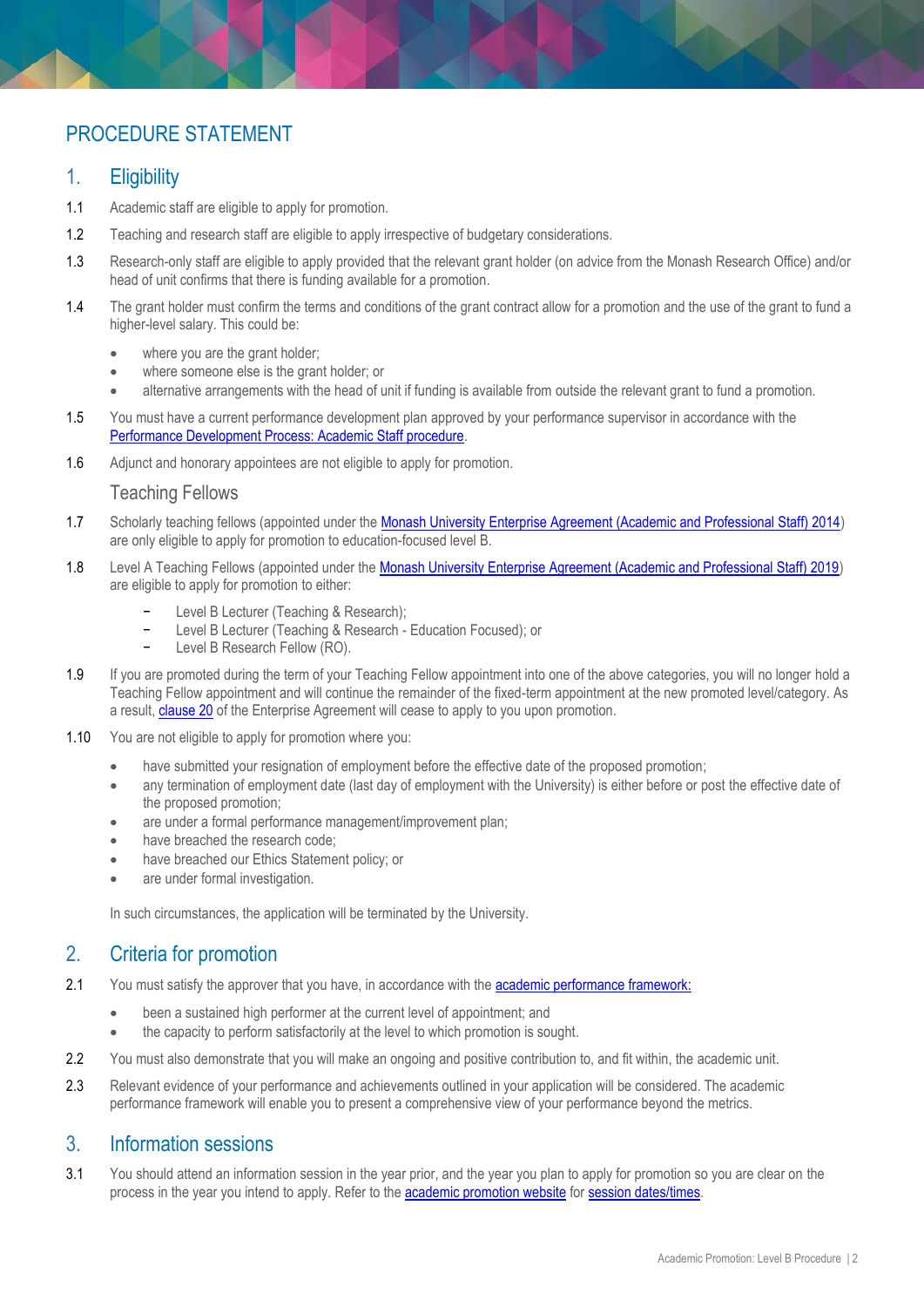# 4. Non-Faculty applications

4.1 If you are employed in a non-faculty area, you should contact the [relevant promotion coordinator](https://www.monash.edu/academicpromotion/contact-us) to discuss your promotion application. You should also consult with your head of unit about the most relevant faculty information session to attend.

# <span id="page-2-0"></span>5. Discussing your intention to apply

- 5.1 You should discuss your intention to apply for promotion with your performance supervisor and Head of Unit. You are expected to have the support of your performance supervisor and Head of Unit in applying for promotion.
- 5.2 If you are a research-only candidate you must discuss your intention with the relevant grant holder or Head of Unit.
- 5.3 Initial feedback and discussions in relation to your readiness for promotion and application focus should be recorded in your performance development plan.
- 5.4 Additionally, you are encouraged to inform the relevant [promotion coordinator](https://www.monash.edu/academicpromotion/contact-us) of your intent to apply.

## <span id="page-2-1"></span>6. Your case for promotion

- 6.1 You must complete the Case for Academic Promotion to evidence and demonstrate how you meet the promotion criteria consistent with your academic role focusing on outcomes and impact.
- 6.2 Applications for promotion include achievements since your last promotion/appointment to your current level. If you moved to Monash from the same level of appointment (or higher) you may include evidence of achievements from that level at the previous university or universities.
- 6.3 Th[e Case for Academic Promotion form](https://www.monash.edu/academicpromotion/forms,-procedures-and-guides) includes the following sections:
	- Part A Candidate Summary
		- Section 1 Candidate details
		- Section 2 Three-year vision
		- Section 3 Qualifications and appointments
		- Section 4 Relevant circumstances (achievement relative to opportunity)
	- Part B Case for Promotion (since appointment to current level)
		- − Section 5 Case for promotion research, education and engagement
	- Part C Recommendations
		- Section 6 Performance supervisor recommendation
		- − Section 7 Head of Unit recommendation
	- Part D Support Information
		- − Section 8 Research-only candidates: Research funding
		- − Section 9 Candidate declaration

## <span id="page-2-2"></span>7. Candidate details (Section 1)

- 7.1 You are required to complete your personal and work details including your current workload allocation across research, education and engagement. This will be in accordance with your employment contract type, and current year's confirmed performance development plan.
- 7.2 If you have a varied workload allocation or have significantly changed your workload, you may address this in Part A Section 4: relevant circumstances (achievement relative to opportunity).

## <span id="page-2-3"></span>8. Three-year vision (Section 2)

- 8.1 Using the academic performance framework, clearly detail your vision across research, education and engagement (as applicable). This should include:
	- what you will achieve;
	- how you plan to achieve it;
	- your priorities and areas of focus;
	- how your success will be measured; and
	- what would happen if you achieved it.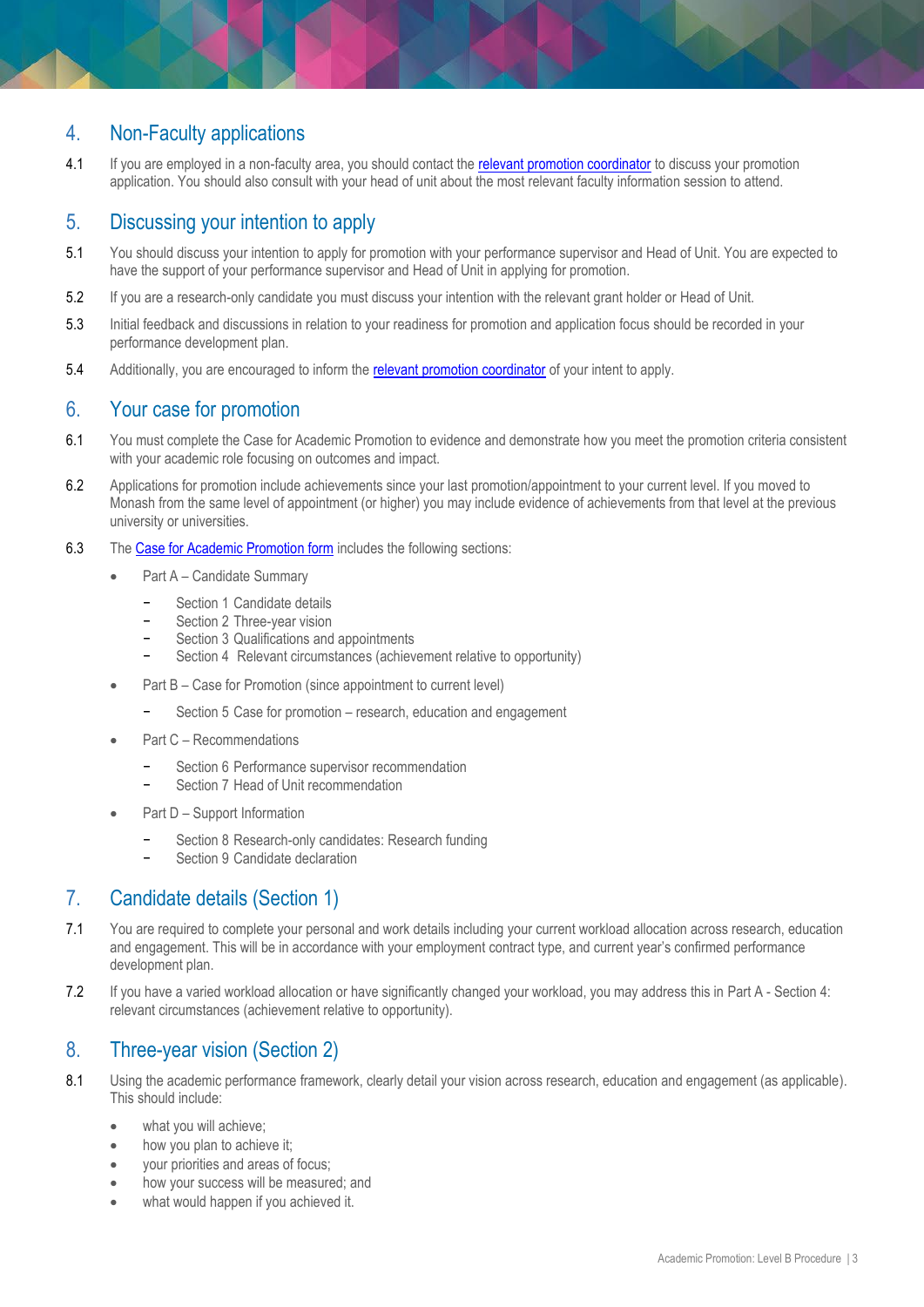# <span id="page-3-0"></span>9. Qualifications and appointments (Section 3)

- 9.1 This section provides you an opportunity to detail your formal and other qualifications. You will need to ensure the year, qualification and the University/Institution are provided. Additionally, list your current appointments and positions held both internal and external to Monash. For example, a board member of an organisation.
- 9.2 You are required to provide your entire career publication list. This can be inserted or attached. Australia based candidates may attach their Pure list.

## <span id="page-3-1"></span>10. Relevant circumstances (achievement relative to opportunity) (Section 4)

- 10.1 Achievement relative to opportunity is a positive acknowledgement of what a staff member can and has achieved given the opportunities available to them and results in a more calibrated assessment of their performance. It is not about providing "special consideration" or expecting lesser standards of performance.
- 10.2 Relevant circumstances may include (but are not limited to):

#### Personal Circumstances

A career disruption caused by personal circumstances that involves a prolonged interruption or poses a significant impact to your capacity to work.

*This includes, but not limited to; disruptions caused by parental leave, major illness/injury, carer responsibilities, disability, and personal trauma.*

#### Professional Circumstances

Your track record and associated productivity relative to stage of career, including consideration as to whether productivity and contribution are commensurate with the opportunities available to you.

*This includes, but not limited to; periods of part-time work, country relocation, late or non-linear entry in academia, cultural expectations, varied workload or relocation of a research laboratory or clinical practice setting or other similar circumstances that impact upon productivity.*

#### **Other**

Provide a brief summary of the circumstances. 'Other' may include elements outside the control of a staff member such as, but not limited to:

- natural disasters such as flooding, bushfires, storms and earthquakes;
- − global health issues such as the COVID-19 pandemic; and
- other emergency situations.
- 10.3 You may choose not to provide sensitive details about relevant personal circumstances on the form. Where it is important to share sensitive detail for your relevant personal circumstances to be accurately understood, you should have a private discussion with the approver. For further information refer to [Preparing relevant circumstances.](http://www.adm.monash.edu.au/human-resources/academic-promotion/rpc-suggestions.html)

## COVID-19 considerations

- 10.4 During 2020 and 2021 in response to COVID-19, the education, research and engagement contributions of many academic staff have been affected. The University will ensure COVID-19 related impacts, relative to opportunity, will be understood and recognised for the purposes of academic advancement.
- 10.5 Performance targets will be, where necessary, adjusted to reflect any disruption caused by the impact of COVID-19. This can be initiated by either the University or by you. Where all parties agree, any adjustment to goals and targets should be/have been recorded in your performance development plan.

## <span id="page-3-2"></span>11. Case for promotion – research, education and engagement (Section 5)

- 11.1 You must illustrate how you meet the criteria for promotion in the relevant areas of academic activity. For most applications, this will include evidence of achievements across the three key areas of academic activity: research, education and engagement. However, if you are research-only, you are only required to make a case against the research and engagement activity areas.
- 11.2 You should only include achievements since the appointment to your current level.
- 11.3 You are required to comment against the relevant criteria of the [academic performance framework](https://www.monash.edu/academicpromotion/academic-performance-framework) for each area of academic activity – research, education and engagement. You should include evidence that demonstrates outcomes and impact. Focus on outlining significant achievements since the appointment to your current level, avoiding unnecessary duplication of data in supplementary reports.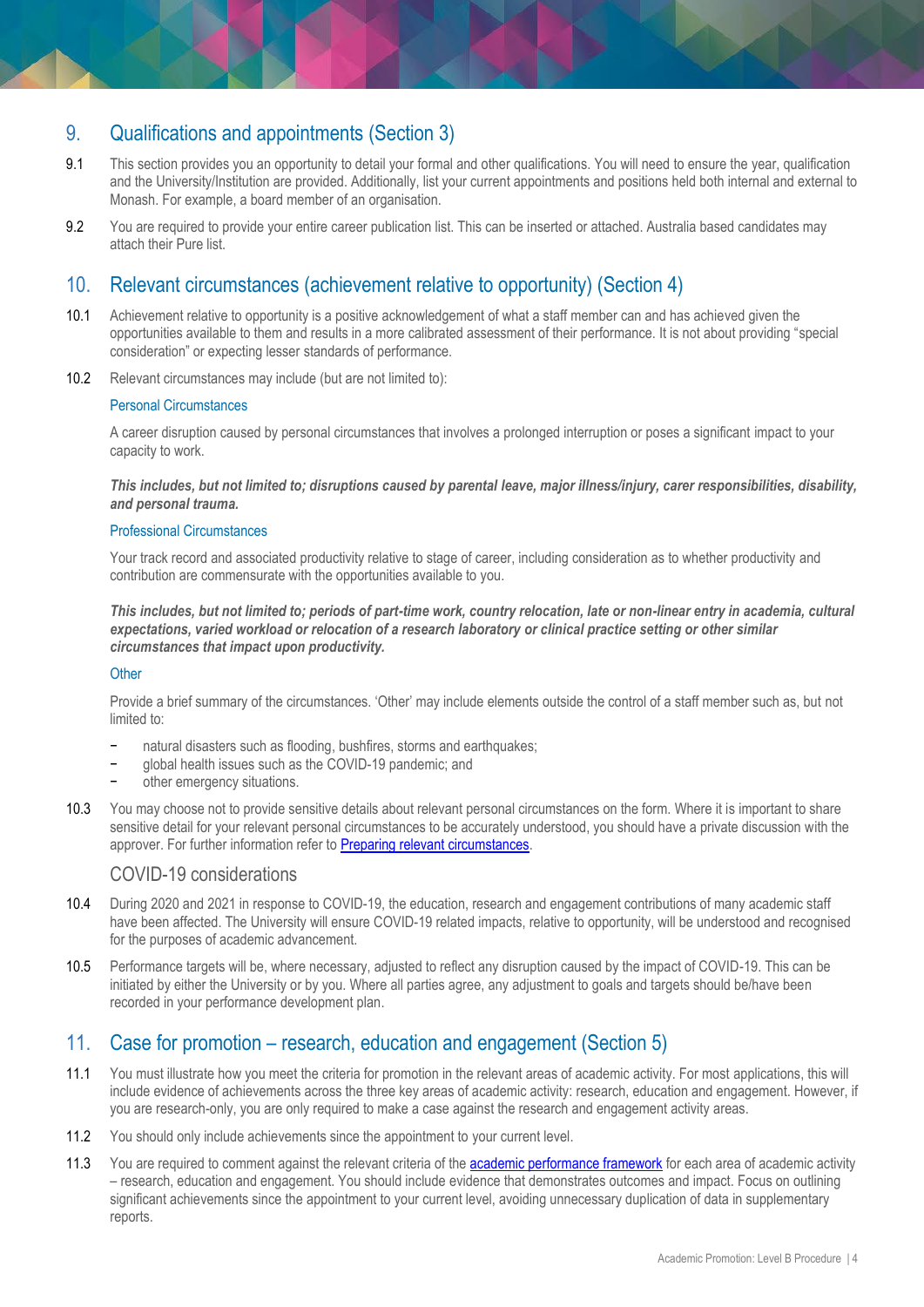- 11.4 A maximum 10-page limit applies across the entire Part B Sections 5.1, 5.2, 5.3 and 5.4. (The 10-page limit does not include headings and explanatory text in the case for promotion form itself).
- 11.5 Approver(s) will consider significant engagement contributions linked to being part of an under-represented group. This includes women in STEMM (Science, Technology, Engineering, Mathematics and Medicine) disciplines and Aboriginal and Torres Strait Islander candidates.
- 11.6 Benchmarking and comparisons against achievements of other staff members should not be referenced in your application.

#### Nominated Outputs

- 11.7 You may nominate up to two outputs in support of your application. Choose sample items to showcase your work.
- 11.8 You will need to provide copies of these nominated outputs with your application. You must consider the length and size of documents, as to what is reasonable for approvers(s) to read. For large outputs, such as a book, you may nominate up to 2 chapters. You may also consider non-traditional outputs however please contact your Associate Dean (Research) for advice/clarity.

#### Research

- 11.9 Demonstrate your achievements drawing on relevant evidence (including the Research Achievement Record) that focuses on outcomes and impact. You must address:
	- research criterion 1 and 2 of the [academic performance framework;](https://www.monash.edu/academicpromotion/academic-performance-framework) and
	- research criteria 3-5 (where relevant).
- 11.10 You may elect to include achievements in research supervision in either the research or education category (but not in both).

#### **Education**

- 11.11 Research-only staff are not required to complete this section.
- 11.12 If you are involved in teaching you must addres[s education criteria \(areas of impact\)](https://www.monash.edu/academicpromotion/academic-performance-framework) of the [academic performance framework:](https://www.monash.edu/academicpromotion/academic-performance-framework)
	- E1 Area of Impact Student Learning: all practice elements  $(a d)$ ,
	- E2 Area of Impact Educational Knowledge: one of two practice elements (a or b), and
	- E3 Area of Impact Educational Environment: one of two practice elements (a or b).

Education-focused, Scholarly Teaching Fellow and Teaching Fellow candidates are expected to address education research related to teaching and learning (pedagogical) when answering E2b. If you do not have pedagogical research, please provide an explanation.

- 11.13 You must include supporting evidence for your education case a 5-page limit applies.
- 11.14 Further information is available at the [Monash Education Academy website.](https://www.monash.edu/learning-teaching/mea/professional-learning-and-practice/peer-review)

#### <span id="page-4-0"></span>**Engagement**

- 11.15 Demonstrate your achievements against each chosen criterion drawing on relevant evidence that focuses on outcomes and impact.
- 11.16 You may select the engagement criteria from the [academic performance framework](https://www.monash.edu/academicpromotion/academic-performance-framework) that most applies to your case. Examples of engagement activities are available on the [academic performance framework](https://www.monash.edu/academicpromotion/academic-performance-framework) website.

## 12. Performance supervisor recommendation (Section 6)

- 12.1 Your performance supervisor must comment on your achievements across research, education and engagement; and provide an assessment of your performance against the criteria for promotion.
- 12.2 If you have a dual reporting line, you will need to include a secondary supervisor report. Please contact the relevant promotion [coordinator](https://www.monash.edu/academicpromotion/contact-us) for assistance.

## <span id="page-4-1"></span>13. Head of Unit recommendation (Section 7)

- <span id="page-4-2"></span>13.1 The Head of Unit must comment on your case for promotion including:
	- if there is a prima facie case for promotion; and
	- any overall comments on your case for promotion.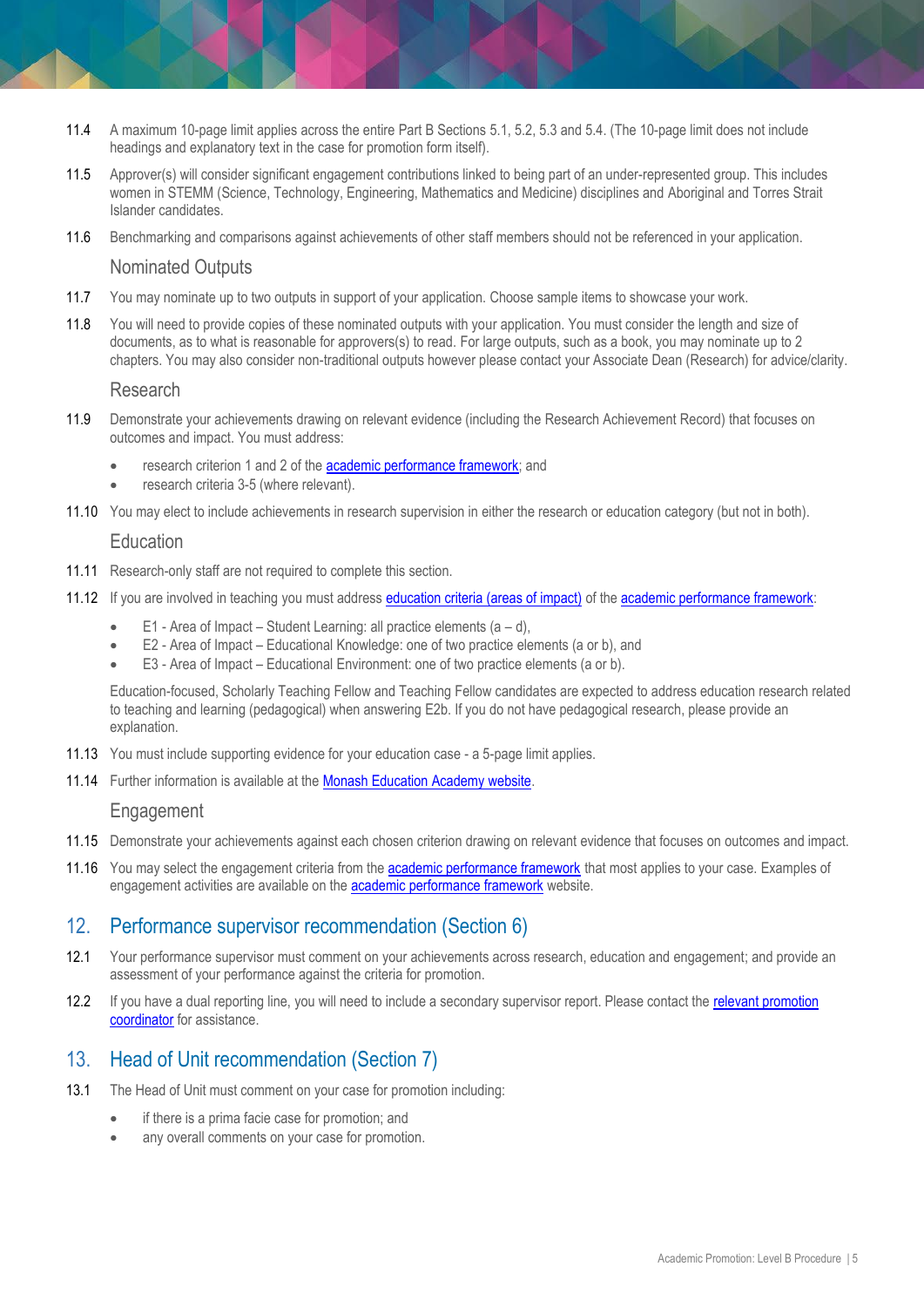# 14. Research funding (research-only candidates) (Section 8)

- 14.1 Where the source of the funding is the research grant, the grant holder, acting on the advice of the Monash Research Office, will be able to confirm that a promotion is permissible under the terms and conditions of the grant contract, including that the grant funds can be used to fund a salary at a higher level.
- 14.2 This section must be completed by one of the following parties:
	- candidate grant holder; or
	- other grant holder (where the promotion candidate is employed on someone else's grant).
- 14.3 The Head of Unit will confirm any alternative funding in Part C Section 7.1 (in cases where funding from other sources is available).

# <span id="page-5-0"></span>15. Candidate declaration (Section 9)

15.1 You are required to select either yes or no to the questions within the declaration and sign off on your application. Applications will not progress without this declaration fully completed.

## <span id="page-5-1"></span>16. Supporting documentation for your promotion application

16.1 If you are an Australia based candidate, you are encouraged to check the comprehensiveness of your profile within Pure in readiness for submitting your promotion application. You should ensure your profile in Pure contains the relevant material to support your promotion application.

#### Research Achievement Record

- 16.2 The Research Achievement Record lists your achievements in the following areas for the period since appointment to your current level (including outputs achieved prior to being employed at Monash, if relevant):
	- research outputs;
	- research grants and income; and
	- HDR supervisions.
- 16.3 If you are a Malaysia based candidate, you must complete the Malaysia: Research Achievement Record [Form.https://www.monash.edu/\\_\\_data/assets/word\\_doc/0009/799479/Malaysia-Research-Achievement-Record-Form-2019.doc](https://www.monash.edu/__data/assets/word_doc/0009/799479/Malaysia-Research-Achievement-Record-Form-2019.doc)
- 16.4 If you are an Australia based candidate, you are responsible for ensuring research data is accurate in Pure prior to requesting the report. You may obtain the Research Achievement Record by referring t[o how to apply for system generated academic promotion](https://www.monash.edu/academicpromotion/request-reports)  [reports.](https://www.monash.edu/academicpromotion/request-reports)
- 16.5 We suggest you review the report and advise your faculty research office of any significant errors to determine if corrections are required and to request another report be generated.
- 16.6 You may supplement the Research Achievement Record by:
	- adding any entries not captured on the recent additions and errata page;
	- completing the final three columns on the research outputs page (i.e., an estimate of your percentage of contribution, lead author indication and number and source of citations); and
	- completing the final column on the research funding page (i.e., an estimate of contribution percentage).

The approver(s) consider additional data on the 'recent additions and errata page' in the same way as system-generated data.

#### Student Evaluation Record

- 16.7 If you are research-only and do not have education as part of your case, a Student Evaluation Record is not required.
- 16.8 The Student Evaluation Record lists the following data for the period since appointment to your current level:
	- quantitative unit evaluation data (for each unit offering for which you were evaluated); and
	- quantitative teaching evaluation data (SETU).
- 16.9 Pre-2011 data available will only be provided upon request, if the period since appointment to your current level spans that period of time, and is also significant to your case.
- 16.10 You can obtain a Student Evaluation Record by lodging a[n online request](https://docs.google.com/a/monash.edu/forms/d/1_GNFXmcvWMfgh8n4CKO7GZO8XtB-fpOpNP-waNBLHnM/viewform) from University Planning and Statistics.

#### Summative Peer Review of Teaching

16.11 You will need to arrange for a Summative Peer Review of Teaching to be conducted in accordance with the [Monash Education](https://www.monash.edu/learning-teaching/mea/professional-learning-and-practice/peer-review)  [Academy guidelines.](https://www.monash.edu/learning-teaching/mea/professional-learning-and-practice/peer-review) If you are research-only and do not have education as part of your case, a Summative Peer Review is not required.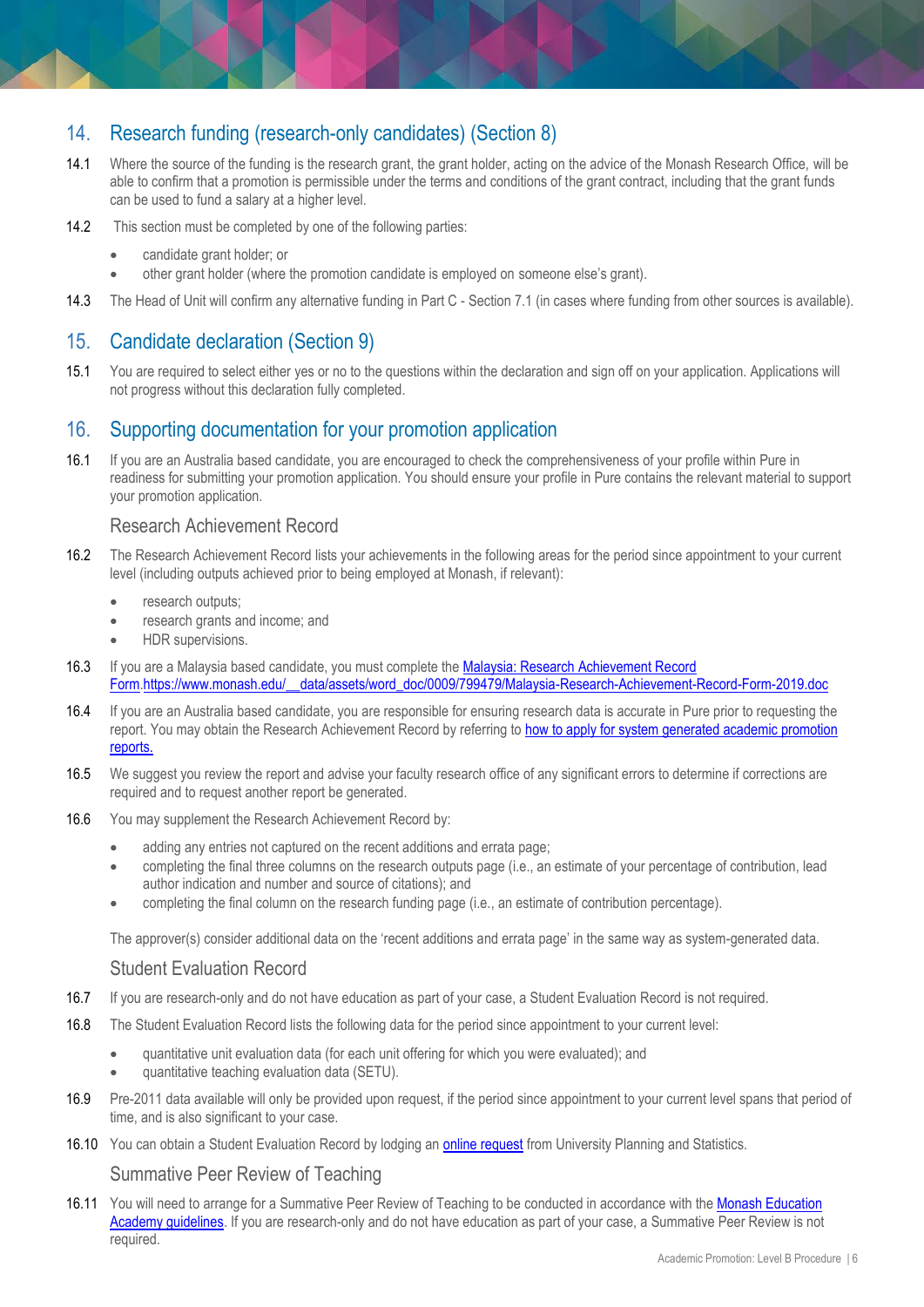- 16.12 To request a Summative Peer Review of Teaching, visit [PeerView.monash.](https://www.monash.edu/learning-teaching/mea/professional-learning-and-practice/peer-review)
- 16.13 For candidates who are not teaching in semester one or two of the year of applying for promotion, please contact your relevant Associate Dean (Education). For non-faculty candidates, please contact the [relevant promotion coordinator.](https://www.monash.edu/academicpromotion/contact-us)

Supporting evidence for education

16.14 You must include a maximum of **5 pages** of supporting evidence for your education case. Supporting evidence is required in accordance with the education performance standards. [Refer to the Monash Education Academy website](https://www.monash.edu/learning-teaching/mea/education-performance-and-recognition/education-performance-standards) for details.

Supporting evidence for research and engagement

- 16.15 You may include a maximum of **4 pages** of optional supporting evidence relating to research and engagement. Supporting evidence is not an academic curriculum vitae or an extension of the page limit. Examples include (but at are not limited to):
	- emails of acceptance of research publications 'in press';
	- copies of media reports that provide evidence of impact of your research; and
	- letters of support acknowledging your contribution and fit in the area of engagement and the academic unit.

## <span id="page-6-0"></span>17. Summary of attachments to your application

You are required to complete th[e Case for Academic Promotion form](https://www.monash.edu/__data/assets/word_doc/0017/1004732/Case-for-Academic-Promotion-Form-Level-B.docx) with the following attachments:

- Nominated outputs
- Entire career publication list (unless inserted directly into Section 3.5);
- Research Achievement Record:
- Student Evaluation Record (not applicable for research-only candidates who do not have an education case to assess);
- Summative peer review of teaching report (not applicable for research-only candidates who do not have an education case to assess);
- Up to 5 pages of supporting evidence for education (where there is an education case to assess); and
- Optional 4 pages (maximum) of supporting evidence, applicable to research and engagement.

## <span id="page-6-1"></span>18. Lodging your application

Monash University Australia

18.1 Lodge your completed and signed application **online**. Any queries on the lodgement process should be directed to the relevant [promotion coordinator.](https://www.monash.edu/academicpromotion/contact-us)

Monash University Malaysia

18.2 Lodge your completed and signed application (with attachments) via email to the [Malaysia promotion coordinator.](https://www.monash.edu/academicpromotion/contact-us)

<span id="page-6-2"></span>Post Lodgement

18.3 Applications submitted that are incomplete may not be progressed by the University to the next stage of the application process, and withdrawn.

## 19. Application review and outcome

- 19.1 The approver(s):
	- may consult with the relevant Associate Deans responsible for education and research regarding your case for promotion; and
	- will assess the application and determine whether you meet the criteria for promotion.
- 19.2 You may be required to provide further information on your application if requested by the approver.
- 19.3 You may also be notified where further information is required from you and/or where further time for review is required. The relevant [promotion coordinator](http://www.adm.monash.edu.au/human-resources/academic-promotion/contact.html) will facilitate this process.
- 19.4 The approver(s) will endeavour to inform you in writing of the outcome within 21 working days of receiving an application. This timeframe may be extended in exceptional circumstances, should the approver(s) require more time to review the application and advise the outcome.

#### Successful outcomes

19.5 If you are on probation at the time of a successful promotion, your probation will be confirmed from the effective date of promotion.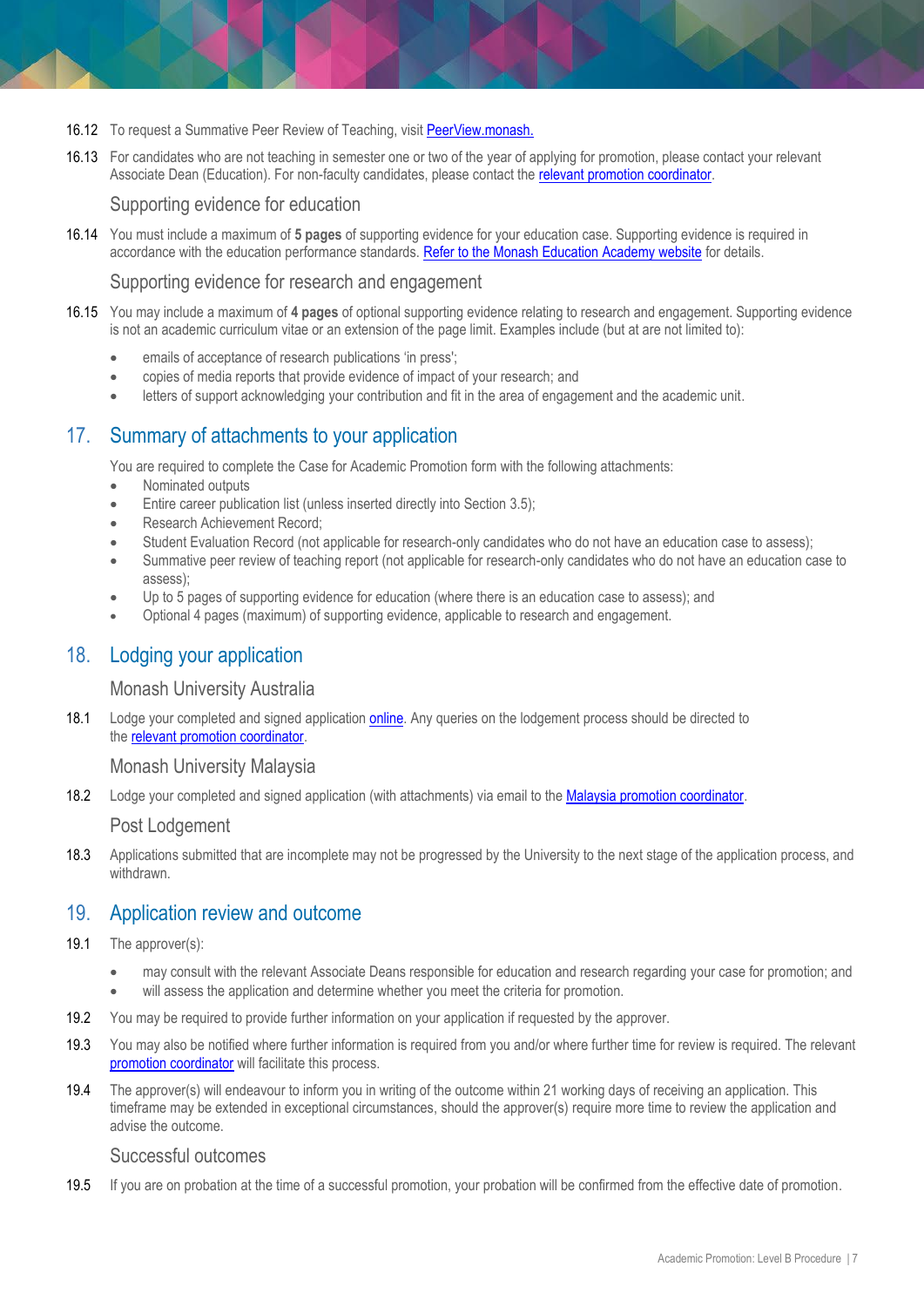#### Unsuccessful outcomes

- 19.6 If your application for promotion is not successful, you will receive written feedback outlining the areas for strengthening before a future application is lodged.
- 19.7 You are encouraged to meet with the approver (or nominee) to discuss the feedback (you may request your performance supervisor or Head of Unit to join you at this meeting). You and your supervisor should use this advice, when revising performance development plans. You are unlikely to be successful in subsequent promotion applications unless you have addressed recommendations in the feedback.

## <span id="page-7-0"></span>20. Appeals

20.1 If your application is not successful, you may lodge an appeal for a rehearing only on the basis that a procedural irregularity substantive enough to result in material disadvantage to you has occurred with regards to the decision. For further information, refer to the [Academic Promotion Appeals Procedure.](https://www.monash.edu/__data/assets/pdf_file/0016/810043/Academic-Promotion-Rehearing.pdf)

## <span id="page-7-1"></span>21. Breach of procedure

21.1 The University treats any breach of policies or procedures seriously. The University encourages reporting of concerns about noncompliance and manages compliance in accordance with the applicabl[e Enterprise Agreement,](https://www.monash.edu/current-enterprise-agreements/academic-professional-2019) relevant instrument of appointment and/or applicable contract terms. A failure to comply with policies, procedures and schedules may result in action by the University. Such action may include disciplinary and other action up to and including potential termination of employment for employees and cessation of other engagements for other persons.

# <span id="page-7-2"></span>**DEFINITIONS**

| <b>Academic Performance</b><br>Framework  | A framework that articulates high level expectations for academic performance adopting a consistent<br>approach across the three categories of Research, Education and Engagement, against which all<br>academic performance will be measured. Refer to the Academic Performance Framework website.                                                                                                                                                                                                                                                                                                                                                                                                                                                                                                                                                               |
|-------------------------------------------|-------------------------------------------------------------------------------------------------------------------------------------------------------------------------------------------------------------------------------------------------------------------------------------------------------------------------------------------------------------------------------------------------------------------------------------------------------------------------------------------------------------------------------------------------------------------------------------------------------------------------------------------------------------------------------------------------------------------------------------------------------------------------------------------------------------------------------------------------------------------|
| Achievement(s) relative to<br>opportunity | An evaluative framework in which the overall quality and impact of achievements is given more weight<br>than the quantity, rate or breadth of particular achievements. Assessing achievements relative to<br>opportunity involves considering circumstances, arrangements, career histories and overall time<br>available. This in turn allows appropriate evaluation of achievements in relation to:<br>the quantum or rate of productivity,<br>the opportunity to participate in certain types of activities, and<br>the consistency of activities or output over the period of consideration.<br>$\bullet$<br>Achievement relative to opportunity is a positive acknowledgement of what a person can and has<br>achieved given the opportunities available and is not about providing "special consideration" or<br>expecting lesser standards of performance. |
| Approver                                  | For the purposes of this procedure, is the dean (or nominee) of the candidate's faculty or, for non-faculty<br>staff, the Director of Centre and the relevant Vice-Provost or Deputy Vice-Chancellor. For candidates<br>from Monash University Malaysia, the approver means the Pro Vice-Chancellor and President<br>(Malaysia).                                                                                                                                                                                                                                                                                                                                                                                                                                                                                                                                  |
| <b>Head of Unit</b>                       | The head of an academic or organisational work unit, for example Head of School, Head of Department<br>or where applicable, a person acting as nominee. If there are no heads of unit within the faculty, a<br>Deputy Dean or equivalent may be delegated the head of unit's responsibilities for the academic<br>promotion process.                                                                                                                                                                                                                                                                                                                                                                                                                                                                                                                              |
| myPlan                                    | An online performance planning tool that supports academic employees and supervisors to manage the<br>performance development cycle.                                                                                                                                                                                                                                                                                                                                                                                                                                                                                                                                                                                                                                                                                                                              |
| <b>Performance Development</b><br>Plan    | A plan that documents the annual work goals and career aspirations and development goals for the<br>employee and the specific targets and progress towards achieving those goals. The performance<br>development plan forms the basis for the annual performance planning and review cycle.                                                                                                                                                                                                                                                                                                                                                                                                                                                                                                                                                                       |
| <b>Procedural irregularity</b>            | Where the University has not followed a process that is articulated in this procedure.                                                                                                                                                                                                                                                                                                                                                                                                                                                                                                                                                                                                                                                                                                                                                                            |
| Pure                                      | The University's research management software which provides information for Monash employees on<br>their grants, contracts, research outputs and research achievements.                                                                                                                                                                                                                                                                                                                                                                                                                                                                                                                                                                                                                                                                                          |